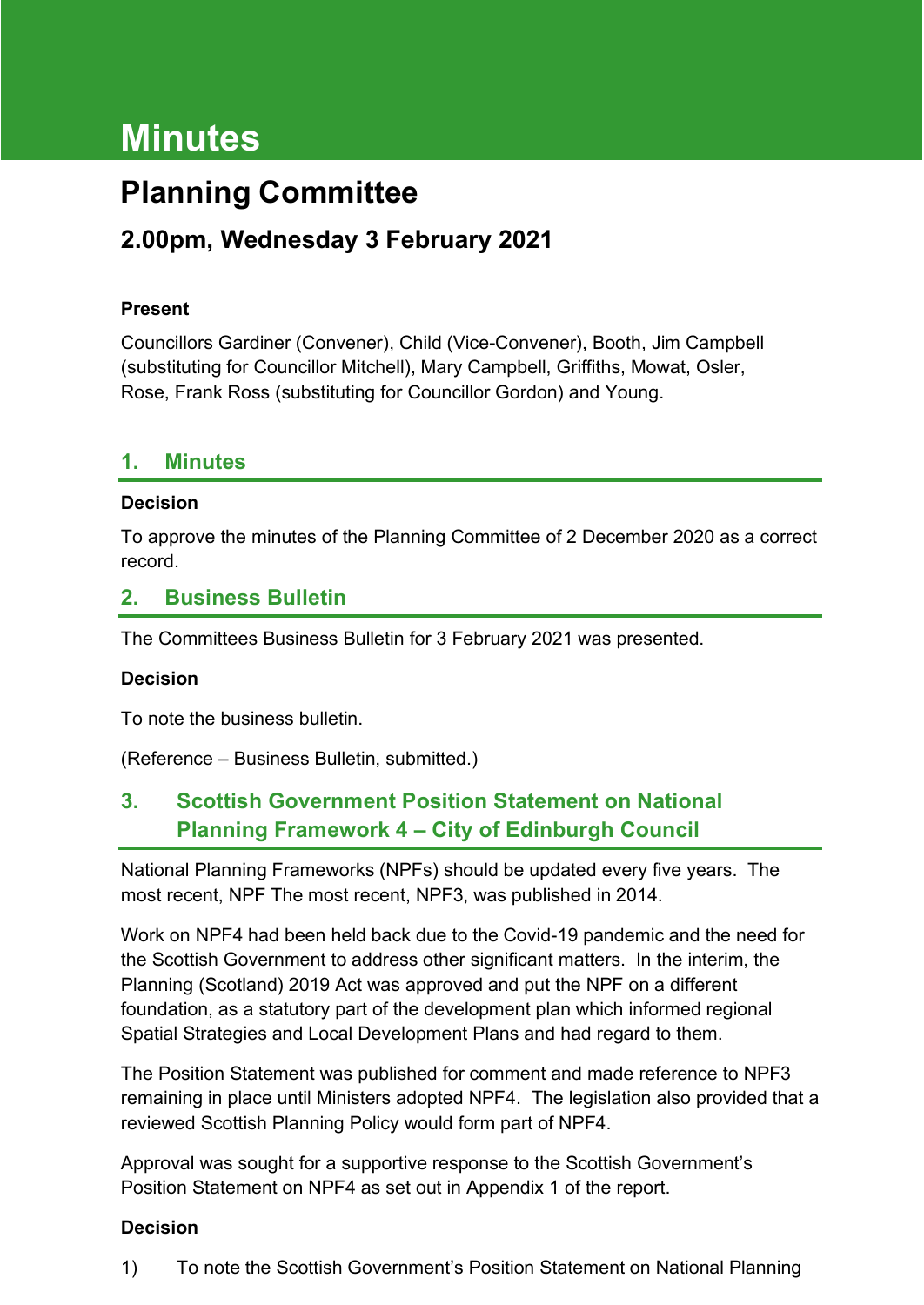Framework 4 (NPF4)

- 2) To note that the Ministers seen this as a consultative document that did not replace National Planning Framework 3 (NPF3) and that only once NPF4 was adopted by Scottish Ministers would that be the case.
- 3) To approve the proposed response to the consultation (Appendix 1 of the report) that sets out the Council's broad support for the policy proposals set out in the Statement, with the provisos set out in the Appendix, including that the Position Statement be considered a significant material consideration.
- 4) To agree that the proposed response be submitted to the Scottish Government by 19 February 2021.

(Reference– report by the Executive Director of Place, submitted.)

## **4. Response to Scottish Government's consultation paper on Mediation in the planning system**

Details were provided of a consultation paper issued by the Scottish Government which sought views on draft guidance on the promotion and use of mediation in the Scottish Planning system. Whilst it recognized the wide potential use of mediation, it intended to focus initially on aspects of the development plan process and the preapplication stage in development management.

The proposed response to the consultation paper was set out which agreed in principle with the Scottish Government's proposal but identified some practical issues to be considered further.

#### **Decision**

To approve Appendix 1 to the report as the Council's response to the Scottish Government's consultation paper on mediation in the planning system.

(Reference - report by the Executive Director of Place, submitted.)

## **5. Annual Review of Guidance**

Committee considered a report that advised of changes to planning guidance in 2020 and sought approval for the programme in the coming year and of minor updates to certain guidelines.

#### **Decision**

- 1) To note the progress in consolidating and updating guidance for users of the planning service (Appendix 1 of the report).
- 2) To approve the attached updates to certain guidelines (Appendix 2 of the report).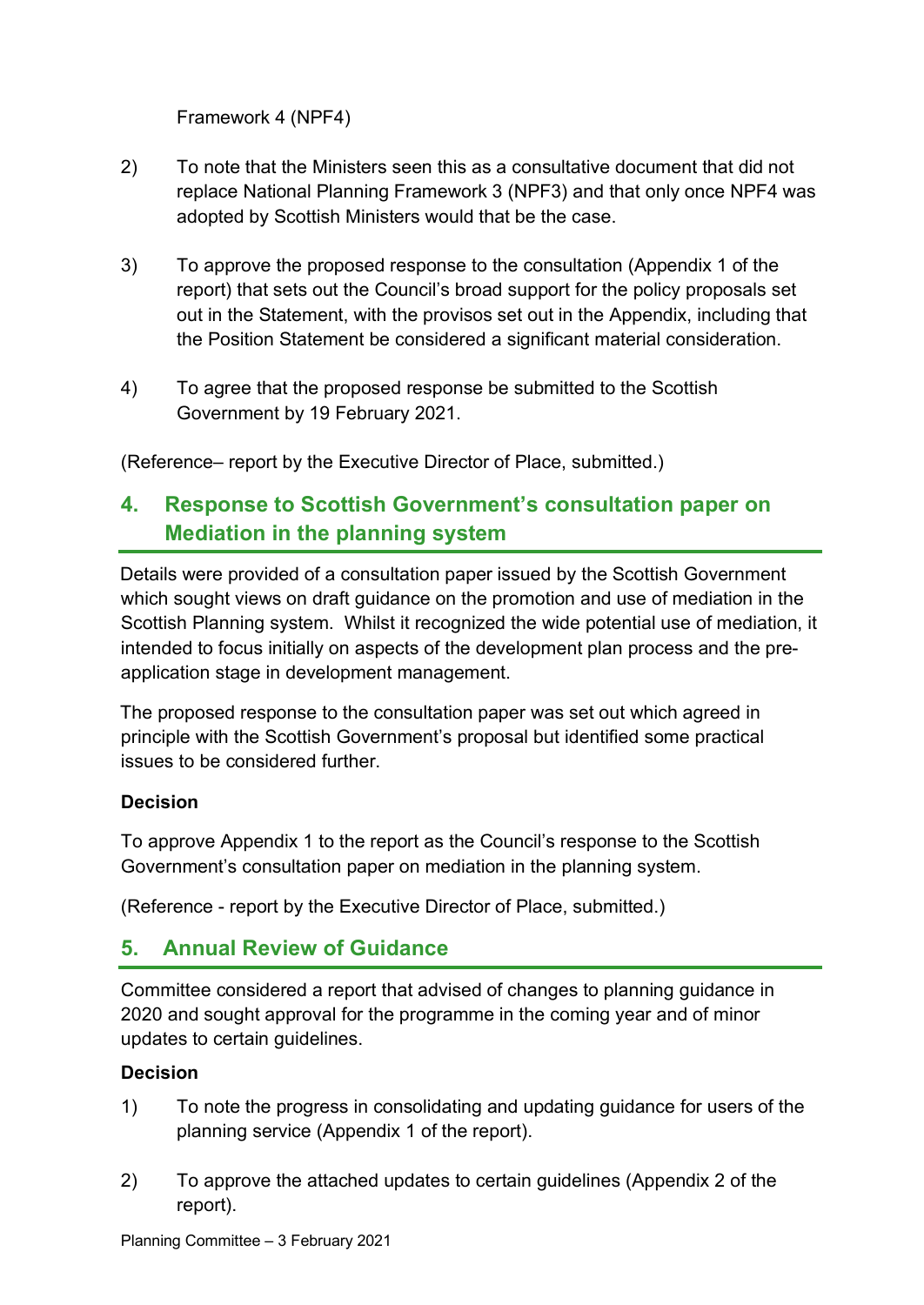3) To approve the programme for work in 2021 as set out in Section 4 of the report.

(Reference - report by the Executive Director of Place, submitted.)

### **6. Development management - discretionary charges**

An update was provided on the delivery of the pre-application advice service (PAAS) introduced by Council on 1 July 2019 and proposed some changes.

The introduction of new discretionary charges to cover applications for non-material variations was proposed.

#### **Decision**

- 1) To approve the proposed changes to the Council's pre-application advice service and approve that the proposed additional charges for providing preapplication advice be implemented from 1 April 2021.
- 2) To approve the proposed changes to the non-material variation service and the introduction of the proposed charges for providing the service from 1 April 2021.
- 3) To agree that a follow-up report be brought to Planning Committee within six months of the implementation date to continue to monitor performance.

(References – Planning Committee, 29 January 2020 (item 6); report by the Executive Director of Place, submitted.)

## **7. Accessibility of New Buildings**

At it's meeting of 10 December 2020, the City of Edinburgh Council requested a report to Planning Committee on 3 February 2021 that set out how accessibility was considered through Building Standards and the planning system and how compliance with the Building Regulations was ensured. Appendix 1 of the report showed the agreed motion in full.

Details were provided on how these matters were considered through both systems and explained how compliance with the Building Regulations was ensured.

#### **Decision**

To note that planning applications were considered against planning policies and guidance which promoted accessibility and that the Building Regulations ensured that technical requirements for access to and within buildings were met.

(Reference - report by the Executive Director of Place, submitted.)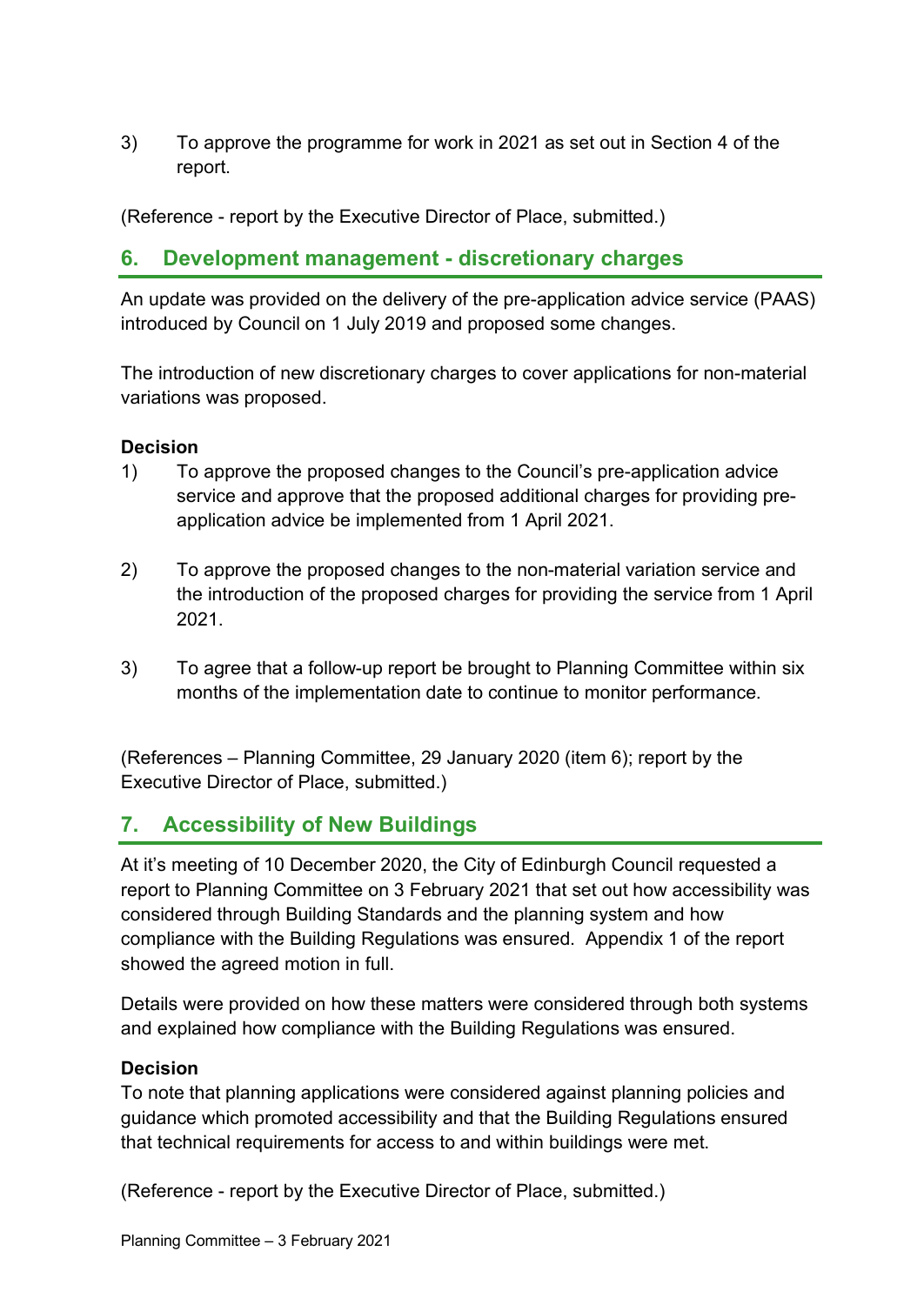## **8. Coronavirus Measures and Publication of Weekly Lists and Posting of Site Notices**

The Council published its weekly list of applications in libraries, Hub buildings and its principal office at Waverley Court. These buildings were closed to the public as a result of the Coronavirus Emergency.

Planning Committee agreed on 2 September 2020 that weekly lists would continue to not be published in libraries and offices until 31 December 2020. It also agreed that if the Chief Planning Officer considered that these measures needed to continue beyond that date, he would take a decision to do so following consultation with the Convener and Vice Convener of the Planning Committee and report to Committee on that decision thereafter.

The arrangements for publications needed to be extended as libraries and offices would remain closed due to continuing Coronavirus measures. Following consultation with the Convener and Vice Convener, the Chief Planning Officer had taken the decision to extend these measures to 31 March 2021.

#### **Decision**

- 1) To note the decision taken by the Chief Planning Officer in consultation with the Convener and Vice Convener to extend the period during which weekly lists were not published in libraries and offices to 31 March 2021.
- 2) To note the decision to suspend the physical posting of site notices and to publish these on the Council's website.
- 3) To agree that officers would inform and refer Councillors, Community Councillors and members of the public to the 'Tell me Scotland' website where information on public notices could be found.
- 4) To agree that officers would reinstate site notices before 31 March 2021 if it was possible in terms of Coronavirus restrictions being eased.

(References – Planning Committee, 2 September 2020 (item 6); report by the Executive Director of Place, submitted.)

## **9. Edinburgh Urban Design Panel Annual Review**

Details were provided of the findings from the annual review of the Edinburgh Urban Design Panel's work. A series of recommendations and actions were proposed for approval.

#### **Decision**

1) To note the findings of the Edinburgh Urban Design Panel's annual review.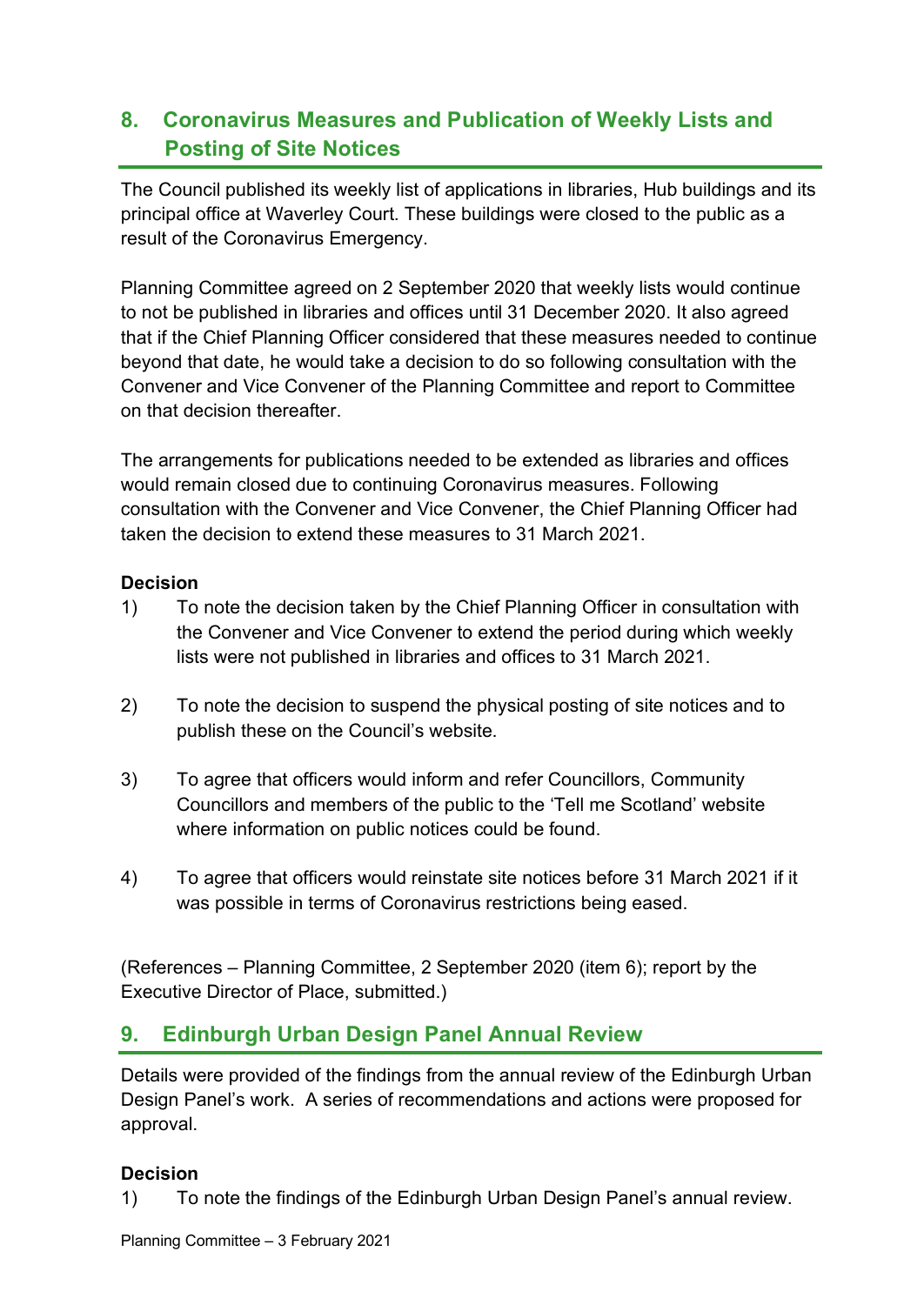- 2) To record the Planning Committee's appreciation of the voluntary contributions made by the Panel members to the design review process particularly in the landscape of the Covid-19 pandemic.
- 3) To approve the revised Remit, Function, Roles and Procedures of the Panel as set out in Appendix 3 of the report.

(Reference – report by the Executive Director of Place, submitted.)

## **10. Land Strategy to Support Delivery of Affordable Housing and Brownfield Regeneration – referral from the Housing, Homelessness and Fair Work Committee**

On 14 January 2021, the Housing, Homelessness and Fair Work Committee considered a report which provided an update on the progress with the implementation of the land strategy for Council-led housing developments. The report was referred to the Planning Committee for information.

#### **Decision**

To note the report.

(Reference – report by the Chief Executive, submitted.)

## **11. Housing Land Audit and Completions Programme 2020**

Committee considered a report that summarised the findings of the 2020 annual Housing Land Audit and Completions Programme.

#### **Decision**

- 1) To note the findings of the report including Appendix 1, 'The Housing Land Audit and Completions Programme 2020'.
- 2) To refer the report to the SESplan project board.
- 3) To refer the report to the Scottish Government to assist in the ongoing development of planning practice in relation to housing delivery and measuring the availability of land.
- 4) To refer the report to the Housing, Homelessness and Fair Work Committee for its information.

(Reference – report by the Executive Director of Place, submitted.)